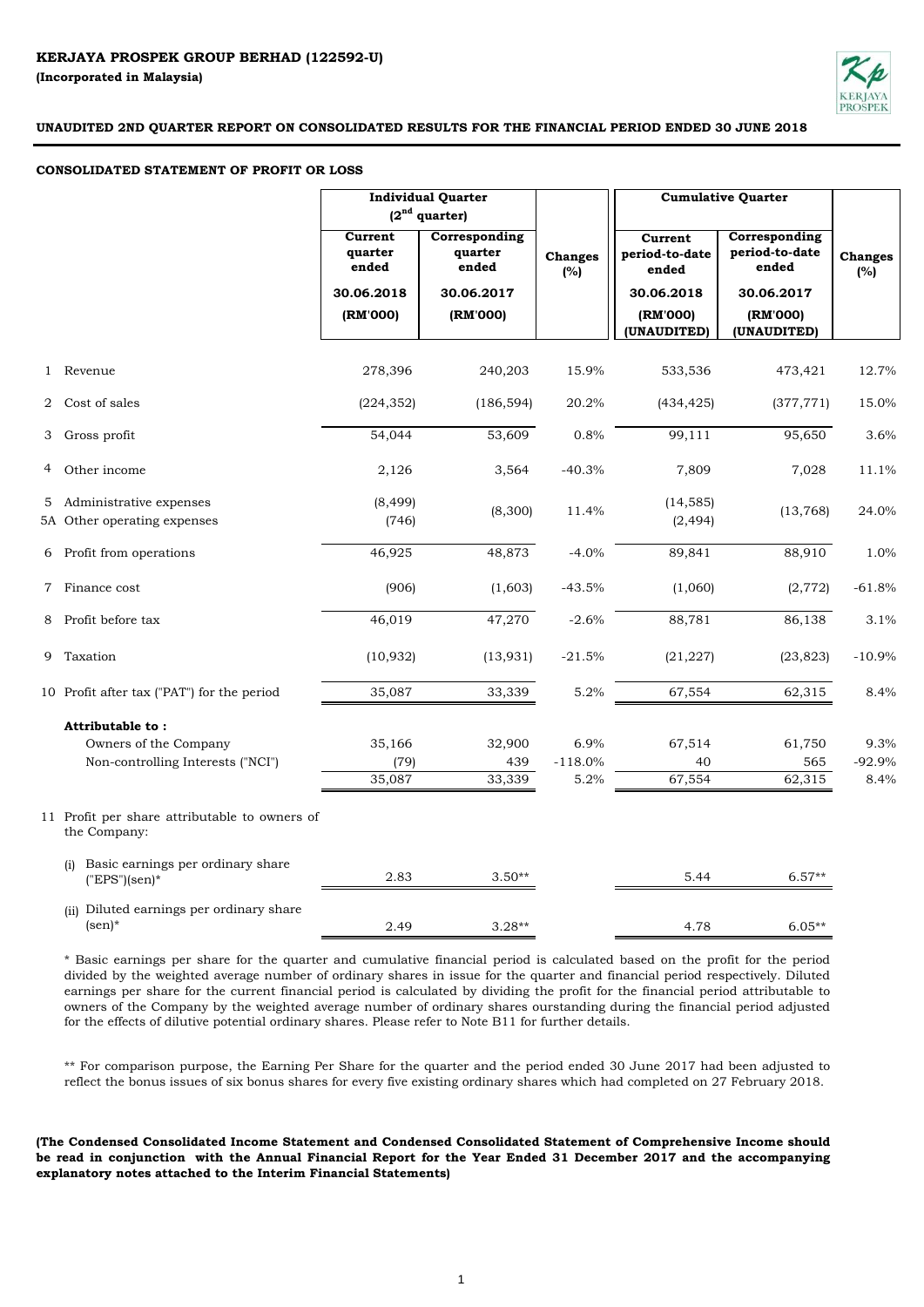

## **CONSOLIDATED STATEMENT OF PROFIT OR LOSS AND OTHER COMPREHENSIVE INCOME**

|                |                                                      | <b>Individual Quarter</b>                             |                                                             | <b>Cumulative Quarter</b>                                    |                                                                    |  |
|----------------|------------------------------------------------------|-------------------------------------------------------|-------------------------------------------------------------|--------------------------------------------------------------|--------------------------------------------------------------------|--|
|                |                                                      | Current<br>quarter<br>ended<br>30.06.2018<br>(RM'000) | Corresponding<br>quarter<br>ended<br>30.06.2017<br>(RM'000) | Current<br>period-to-date<br>ended<br>30.06.2018<br>(RM'000) | Corresponding<br>period-to-date<br>ended<br>30.06.2017<br>(RM'000) |  |
|                |                                                      |                                                       |                                                             | (UNAUDITED)                                                  | (UNAUDITED)                                                        |  |
| $\overline{2}$ | 1 PAT for the period<br>Other Comprehensive Expense: | 35,087                                                | 33,339                                                      | 67,554                                                       | 62,315                                                             |  |
|                | - Foreign currency translation differences           | 60                                                    |                                                             | (297)                                                        |                                                                    |  |
|                | 3 Total comprehensive income for the period          | 35,147                                                | 33,339                                                      | 67,257                                                       | 62,315                                                             |  |
|                | Attributable to:                                     |                                                       |                                                             |                                                              |                                                                    |  |
|                | Owners of the Company                                | 35,226                                                | 32,900                                                      | 67,217                                                       | 61,750                                                             |  |
|                | Non-controlling Interests ("NCI")                    | (79)                                                  | 439                                                         | 40                                                           | 565                                                                |  |
|                |                                                      | 35,147                                                | 33,339                                                      | 67,257                                                       | 62,315                                                             |  |

(The Condensed Consolidated Income Statement and Condensed Consolidated Statement of Comprehensive Income should be read in conjunction with the Annual Financial Report for the Year Ended 31 December 2017 and the accompanying explanatory notes **attached to the Interim Financial Statements)**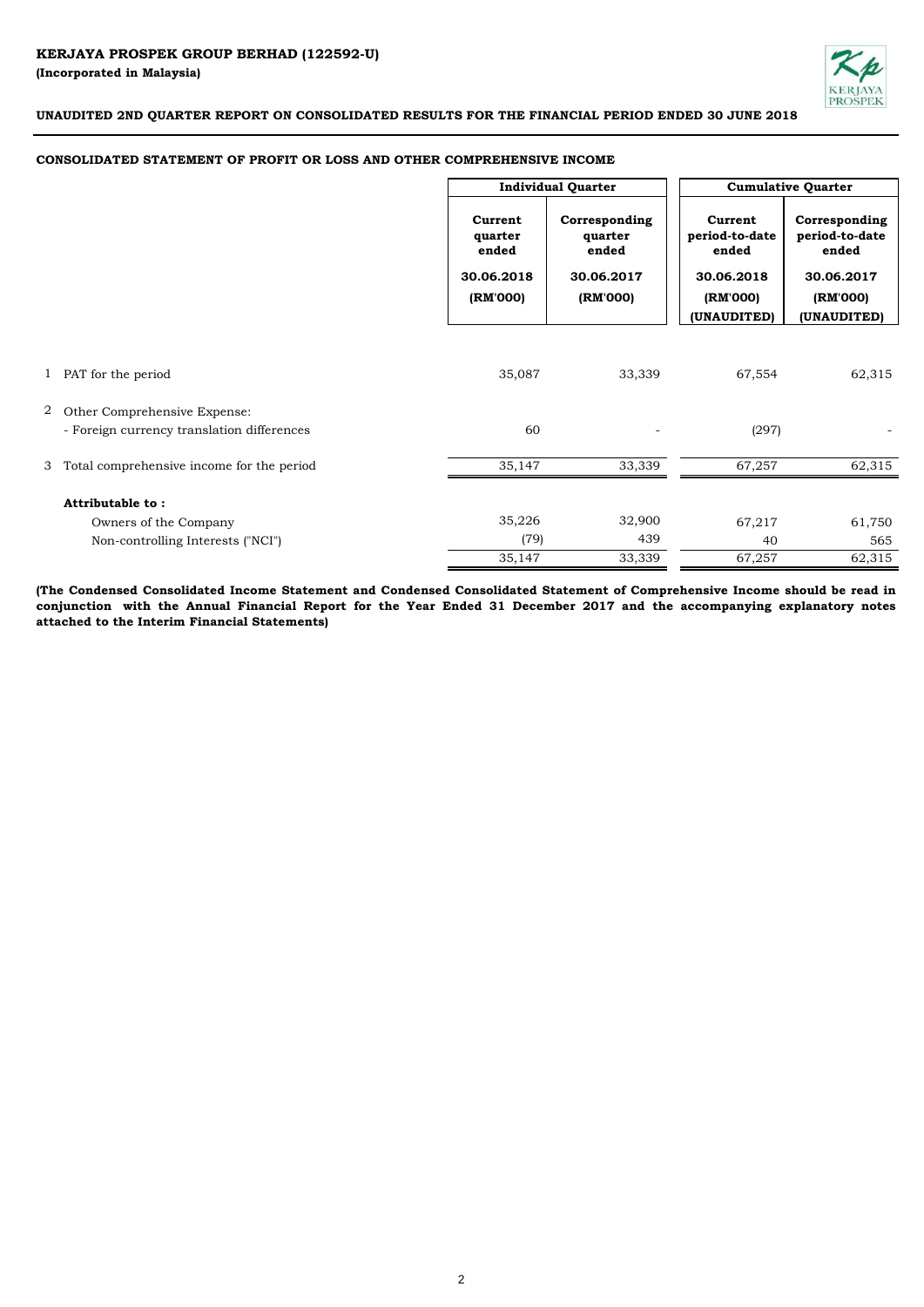

## **CONSOLIDATED STATEMENT OF FINANCIAL POSITION**

|                                                                        | As at<br>30.06.2018<br>(RM'000)<br>(UNAUDITED) | As at<br>31.12.2017<br>(RM'000)<br>(RESTATED) |
|------------------------------------------------------------------------|------------------------------------------------|-----------------------------------------------|
| <b>ASSETS</b>                                                          |                                                |                                               |
| <b>Non-Current Assets</b>                                              |                                                |                                               |
| Property, Plant and Equipment                                          | 165,399                                        | 145,325                                       |
| <b>Investment Properties</b>                                           | 3,032                                          | 5,142                                         |
| Other Investments                                                      | 13,419                                         | 13,069                                        |
| Intangible Assets                                                      | 353,171                                        | 353,186                                       |
| <b>Trade Receivables</b>                                               | 157,933                                        | 135,230                                       |
| Deferred tax assets                                                    | 316                                            | 313                                           |
|                                                                        | 693,270                                        | 652,265                                       |
| <b>Current Assets</b>                                                  |                                                |                                               |
| Inventories                                                            | 70,074                                         | 71,805                                        |
| Trade and other receivables                                            | 250,360                                        | 232,505                                       |
| Accrued billings in respect of property development                    | 6,813                                          |                                               |
| Tax Recoverables                                                       | 2,962                                          | 2,989                                         |
| Other current assets                                                   | 37,518                                         | 33,848                                        |
| Fixed Deposits and Quoted Unit Trusts                                  | 129,327                                        | 134,644                                       |
| Cash and Bank Balances                                                 | 95,132                                         | 50,650                                        |
|                                                                        | 592,186                                        | 526,441                                       |
| <b>TOTAL ASSETS</b>                                                    | 1,285,456                                      | 1,178,706                                     |
| <b>EQUITY AND LIABILITIES</b>                                          |                                                |                                               |
| Equity Attributable to Equity Holders of the Company<br>Chone Constant | 610650                                         | 610650                                        |

| Share Capital                                     | 642,658     | 642,658              |
|---------------------------------------------------|-------------|----------------------|
| Share Premium                                     |             |                      |
| Redeemable Convertible Preference Shares ("RCPS") |             |                      |
| Other Reserves                                    | 427         | 724                  |
| Retained Profits                                  | 289.411     | 228,107              |
|                                                   | 932.496     | 871.489              |
| $-1$                                              | $\sim$ 0.00 | $\sim$ $\sim$ $\sim$ |

# **Non-controlling Interests**

| Share Premium                                     |         |         |
|---------------------------------------------------|---------|---------|
| Redeemable Convertible Preference Shares ("RCPS") |         |         |
| Other Reserves                                    | 427     | 724     |
| Retained Profits                                  | 289.411 | 228,107 |
|                                                   | 932.496 | 871,489 |
| Non-controlling Interests                         | 1.902   | 1.862   |
| <b>Total Equity</b>                               | 934,398 | 873,351 |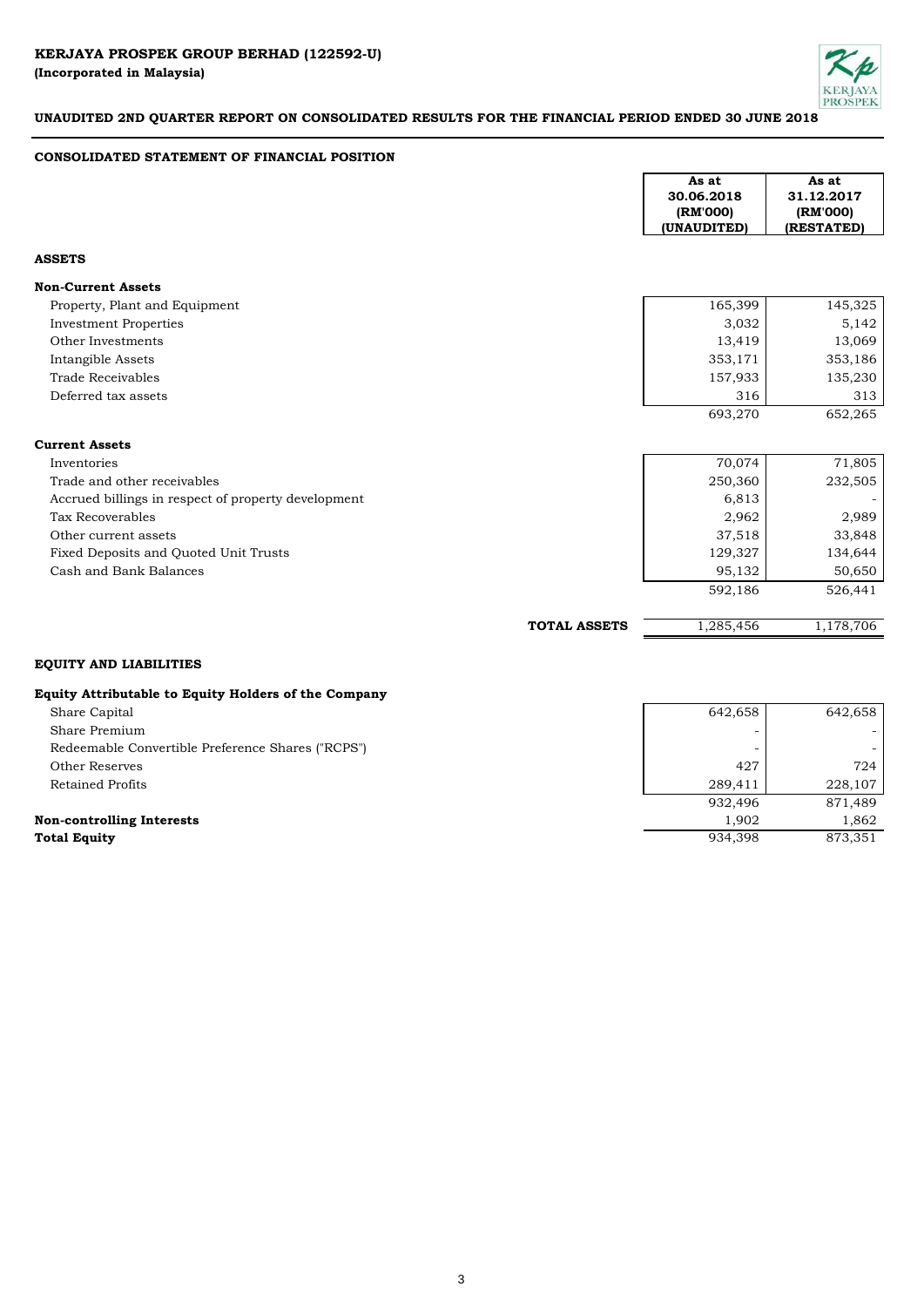

## **CONSOLIDATED STATEMENT OF FINANCIAL POSITION (CONT'D)**

|                                                                 | As at<br>30.06.2018<br>(RM'000)<br>(UNAUDITED) | As at<br>31.12.2017<br>(RM'000)<br>(RESTATED) |
|-----------------------------------------------------------------|------------------------------------------------|-----------------------------------------------|
| <b>Non-Current Liabilities</b>                                  |                                                |                                               |
| Trade and other payables                                        | 57,142                                         | 49,017                                        |
| Deferred tax liabilities                                        | 6,863                                          | 8,359                                         |
|                                                                 | 64,005                                         | 57,376                                        |
| <b>Current Liabilities</b>                                      |                                                |                                               |
| Trade and other payables                                        | 147,915                                        | 145,944                                       |
| Other current liabilities                                       | 69,258                                         | 76,980                                        |
| Progress billings in respect of property development            |                                                | 14,915                                        |
| RCPS - liability component                                      |                                                |                                               |
| <b>Borrowings</b>                                               | 59,127                                         |                                               |
| Provision for Taxation                                          | 10,753                                         | 10,140                                        |
|                                                                 | 287,053                                        | 247,979                                       |
| <b>Total Liabilities</b>                                        | 351,058                                        | 305,355                                       |
| TOTAL EQUITY AND LIABILITIES                                    | 1,285,456                                      | 1,178,706                                     |
| Net assets per share attributable to owners of the Company (RM) | 0.75                                           | 1.54                                          |
| No. of ordinary shares (in thousand)                            | 1,241,969                                      | 564,531                                       |

(The Condensed Consolidated Statement of Financial Position should be read in conjunction with the Annual Financial Report **for the Year Ended 31 December 2017 and the accompanying explanatory notes attached to the Interim Financial Statements)**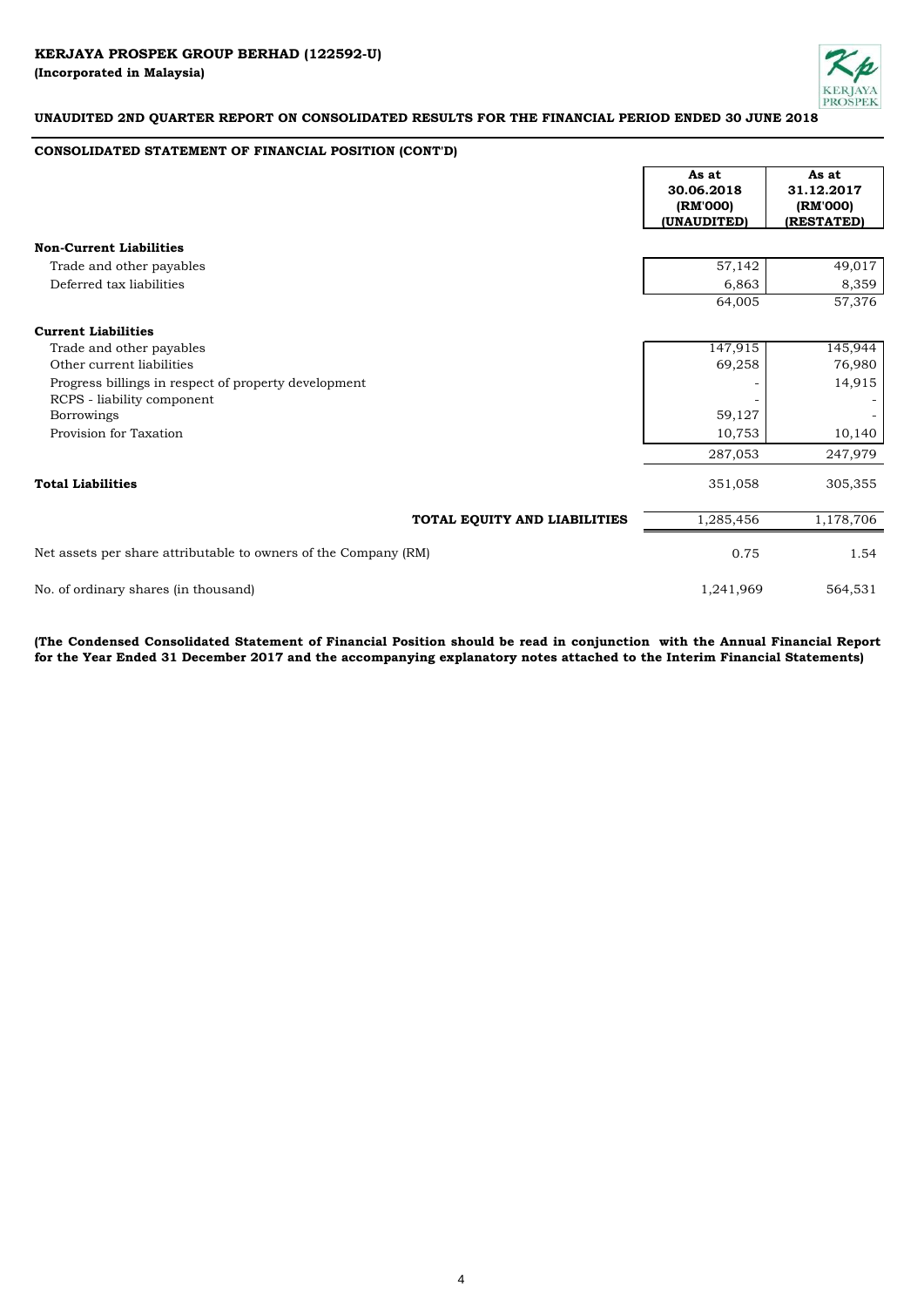

# **CONSOLIDATED STATEMENTS OF CHANGES IN EQUITY**

|                                                        | Attributable to Equity Holders of the Company |                                                           |                                           |                              |                                             |                                                         |                                      |
|--------------------------------------------------------|-----------------------------------------------|-----------------------------------------------------------|-------------------------------------------|------------------------------|---------------------------------------------|---------------------------------------------------------|--------------------------------------|
|                                                        |                                               | -- Non-Distributable ----------                           |                                           |                              |                                             |                                                         |                                      |
|                                                        | <b>Share</b><br>Capital<br><b>RM'000</b>      | <b>Share</b><br>$\mathbf{Premium}^{(1)}$<br><b>RM'000</b> | Other<br><b>Reserves</b><br><b>RM'000</b> | <b>RCPS</b><br><b>RM'000</b> | Retained<br><b>Profits</b><br><b>RM'000</b> | <b>Non</b><br>Controlling<br>Interests<br><b>RM'000</b> | <b>Total Equity</b><br><b>RM'000</b> |
| 6 MONTHS PERIOD ENDED 30 JUNE 2018                     |                                               |                                                           |                                           |                              |                                             |                                                         |                                      |
| Balance as at 1 January 2018                           | 642,658                                       | ÷                                                         | 724                                       |                              | 234,367                                     | 1,862                                                   | 879,611                              |
| Effect of adopting MFRS 9                              |                                               |                                                           |                                           |                              | (6, 260)                                    |                                                         | (6, 260)                             |
| Balance as at 1 January 2018 (restated)                | 642,658                                       |                                                           | 724                                       |                              | 228,107                                     | 1,862                                                   | 873,351                              |
| Total Comprehensive Income for the<br>period           |                                               | $\qquad \qquad -$                                         | (297)                                     |                              | 67,514                                      | 40                                                      | 67,257                               |
| Dividend declared                                      |                                               | $\overline{a}$                                            |                                           |                              | (6, 210)                                    |                                                         | (6, 210)                             |
| Balance as at 30 June 2018                             | 642,658                                       | ÷,                                                        | 427                                       |                              | 289,411                                     | 1,902                                                   | 934,398                              |
| 6 MONTHS PERIOD ENDED 30 JUNE 2017                     |                                               |                                                           |                                           |                              |                                             |                                                         |                                      |
| Balance as at 1 January 2017                           | 254,533                                       | 330,009                                                   | 324                                       | 36,523                       | 140,444                                     | 533                                                     | 762,366                              |
| Total Comprehensive Income for the<br>period           |                                               |                                                           |                                           |                              | 61,750                                      | 565                                                     | 62,315                               |
| Issuance of shares pursuant to<br>- Warrants exercised | 3,895                                         | 2,964                                                     |                                           |                              |                                             |                                                         | 6,859                                |
| Share issuance expenses                                |                                               | (30)                                                      |                                           |                              |                                             |                                                         | (30)                                 |
| Balance as at 30 June 2017                             | 258,428                                       | 332,943                                                   | 324                                       | 36,523                       | 202,194                                     | 1,098                                                   | 831,510                              |

# **Note**

(1) Effective from 31 January 2017, the new Companies Act 2016 ("the Act") abolished the concept of authorised share capital and par value of share capital. Consequently, the credit balance of the share premium becomes part of the Company's share capital pursuant to the transitional provision set out in Section 618(2) of the Act. Nothwithstanding this provision, the Company may within 24 months from the commencement of the Act, use this amount for the purposes as set out in Section 618(3) of the Act. There is no impact on the numbers of ordinary shares in issue or the relative entitlement of any of the members as a result of this transition.

(The Condensed Consolidated Statements of Changes in Equity should be read in conjunction with the Annual Financial Report for **the Year Ended 31 December 2017 and the accompanying explanatory notes attached to the Interim Financial Statements)**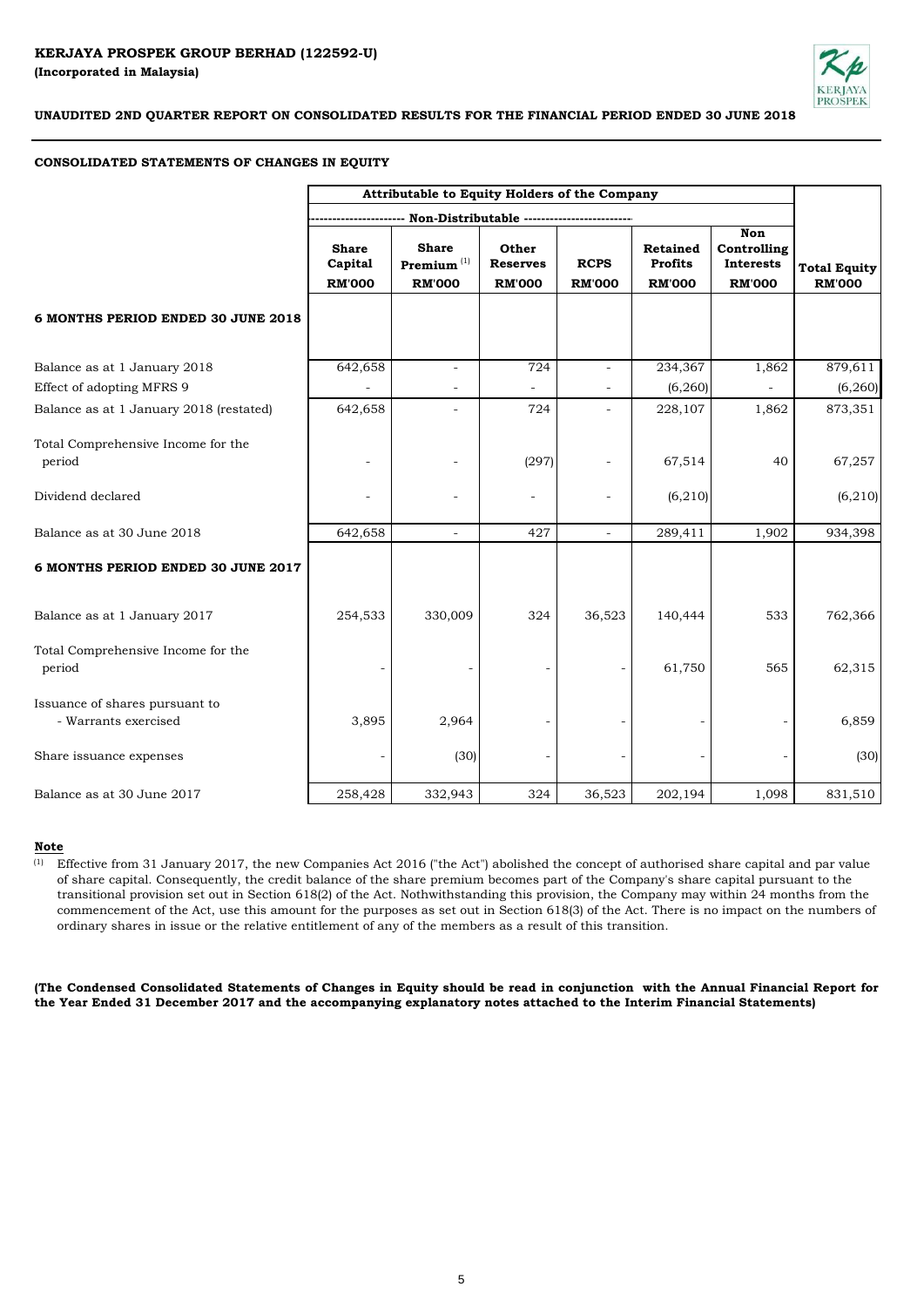

# **CONSOLIDATED CASHFLOW STATEMENT**

|                                                                 | Current<br>period-to-date<br>ended<br>30.06.2018<br>(RM'000) | Corresponding<br>period-to-date<br>ended<br>30.06.2017<br>(RM'000) |
|-----------------------------------------------------------------|--------------------------------------------------------------|--------------------------------------------------------------------|
|                                                                 | <b>(UNAUDITED)</b>                                           | (UNAUDITED)                                                        |
| CASH FLOWS FROM OPERATING ACTIVITIES                            |                                                              |                                                                    |
| Profit before tax                                               | 88,781                                                       | 86,138                                                             |
| Adjustment for:                                                 |                                                              |                                                                    |
| Amortisation and depreciation of property, plant and equipments | 15,822                                                       | 11,105                                                             |
| Non-cash items                                                  | 252                                                          | (858)                                                              |
| Operating Profit Before Working Capital Changes                 | 104,855                                                      | 96,385                                                             |
| Changes in working capital:                                     |                                                              |                                                                    |
| Net change in operating assets                                  | (49, 844)                                                    | (10, 440)                                                          |
| Net change in operating liabilities                             | (17, 220)                                                    | (15, 719)                                                          |
| Net Cash Generated from Operations                              | 37,791                                                       | 70,226                                                             |
| Interest received                                               | 2,820                                                        | 1,328                                                              |
| Interest paid                                                   | (85)                                                         | (439)                                                              |
| Income tax paid                                                 | (22, 736)                                                    | (18, 657)                                                          |
| Net Cash Generated from Operating Activities                    | 17,790                                                       | 52,458                                                             |
| CASH FLOW USED IN INVESTING ACTIVITIES                          |                                                              |                                                                    |
| Acquisition of property, plant and equipments                   | (36, 335)                                                    | (17, 499)                                                          |
| Acquisition of investment properties                            |                                                              | (5, 339)                                                           |
| Proceeds from disposal of property, plant and equipments        | 4,966                                                        | 2,478                                                              |
| Net Cash Used In Investing Activities                           | (31, 369)                                                    | (20, 360)                                                          |
| CASH FLOW (USED IN)/GENERATED FROM FINANCING ACTIVITIES         |                                                              |                                                                    |
| Proceeds from issuance of shares                                |                                                              | 3,895                                                              |
| Proceeds from exercise of warrants                              |                                                              | 2,934                                                              |
| Net repayment of short term borrowing                           |                                                              | (4, 836)                                                           |
| Dividend declared during the period                             | (6, 210)                                                     |                                                                    |
| Net Cash (Used In)/Generated From Financing Activities          | (6, 210)                                                     | 1,993                                                              |
| NET (DECREASE) / INCREASE IN CASH AND CASH EQUIVALENTS          | (19, 789)                                                    | 34,091                                                             |
| EFFECT OF EXCHANGE RATE CHANGES                                 | (295)                                                        |                                                                    |
| CASH AND CASH EQUIVALENTS AT BEGINNING OF PERIOD                | 185,416                                                      | 132,439                                                            |
| CASH AND CASH EQUIVALENTS AT END OF PERIOD                      | 165,332                                                      | 166,530                                                            |
| CASH AND CASH EQUIVALENTS AT END OF PERIOD CONSIST OF:          |                                                              |                                                                    |
| Cash and Bank Balances                                          | 95,132                                                       | 96,377                                                             |
| Fixed Deposits and Quoted Unit Trust                            | 129,327                                                      | 70,153                                                             |
| Less: Short term borrowing                                      | (59, 127)                                                    |                                                                    |
|                                                                 | 165,332                                                      | 166,530                                                            |

(The Condensed Consolidated Cashflow Statements should be read in conjunction with the Annual Financial Report for the **Year Ended 31 December 2017 and the accompanying explanatory notes attached to the Interim Financial Statements)**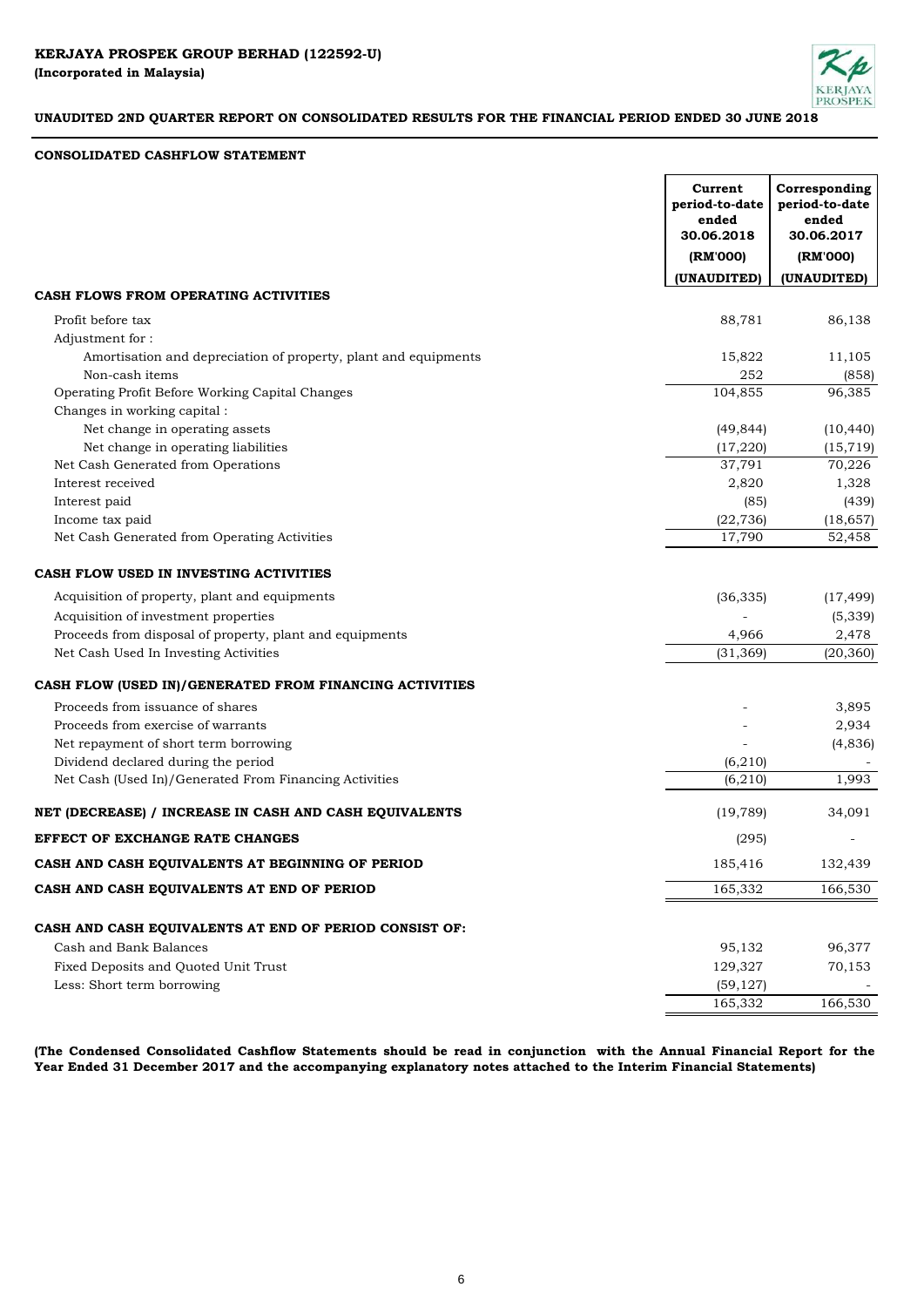

#### **NOTES TO THE REPORTS**

## **EXPLANATORY NOTES PURSUANT TO MALAYSIAN FINANCIAL REPORTING STANDARD ("MFRS") 134, INTERIM FINANCIAL REPORTING**

#### **A1. Corporate Information**

Kerjaya Prospek Group Berhad is a public limited company incorporated and domiciled in Malaysia, and is listed on the Bursa Malaysia Securities Berhad. The registered office is located at No. 802, 8th Floor, Block C, Kelana Square, 17 Jalan SS7/26, 47301 Petaling Jaya, Selangor. The principal place of business is located at No.1, 2nd Floor, Bangunan One Wangsa, Jalan Wangsa Permai, Taman Wangsa Permai, 52200 Kuala Lumpur.

#### **A2. Malaysian Financial Reporting Standards ("MFRS")**

#### **A2.1 Basis of Preparations**

The interim financial reports of the Group are unaudited and have been prepared in accordance with the requirements of Malaysia Financial Reporting Standard ("MFRS") 134, Interim Financial Reporting issued by the Malaysia Accounting Standard Board ("MASB") and Paragraph 9.22 and Appendix 9B of the Main Market Listing Requirements of Bursa Malaysia Securities Berhad.

The interim financial reports should be read in conjunction with the audited financial statements of the Group for the financial year ended 31 December 2017.

#### **A2.2 Significant Accounting Policies**

The accounting policies and methods of computation adopted by the Group in these quarterly financial reports are consistent with those adopted in the most recent annual audited financial statements for the year ended 31 December 2017, except for the adoption of the following new and revised Standards and Amendments.

As of 1 January 2018, the Group has adopted the following new and revised MFRSs and amendments to MFRS and IC interpretation (collectively referred to as "pronouncements") which are effective for annual years beginning on or after 1 January 2018.

| Financial Instruments (2014)                                                                |
|---------------------------------------------------------------------------------------------|
| Revenue from Contracts with Customers                                                       |
| Revenue from Contracts with Customers: Clarifications to MFRS 15                            |
| Investment in Associates and Joint Ventures (Annual Improvements 2014 -<br>$2016$ Cycle $)$ |
| Foreign Currency Transactions and Advance Consideration                                     |
| Investment Property - Transfers of Investment Property                                      |
|                                                                                             |

The initial application on the above pronouncements did not have any material impact to the condesed financial statements. The impacts for application of MFRS 9 of RM6.2 million has been adjusted against opening retained profits as disclosed in note A2.3.

#### **A2.3 Adoption of MFRS 9 and MFRS 15**

#### i. MFRS 9 Financial Instruments

The Group adopted MFRS 9, Financial Instruments on 1 January 2018. MFRS 9 replaces the guidance in MFRS 139 Financial Instruments: Recognition and Measurement on the classification and measurement of financial assets and financial liabilities, impairement of financial assets, and on hedge accounting.

MFRS 9 contains a new classification and measurement approach for financial assets that reflects the business model in which assets are managed and their cash flow characteristics.

The three principal classifications categories for financial assets are: measured at amortised cost, fair value through other comprehensive income (FVOCI) and fair value through profit or loss (FVTPL). The standard eliminates the existing MFRS 139 categories of held to maturity, loans and receivables and available for sale.

The impact on the accounting for the Group's financial assets upon initial application of the new classification requirements. The impacts of application of MFRS 9 are as discussed below.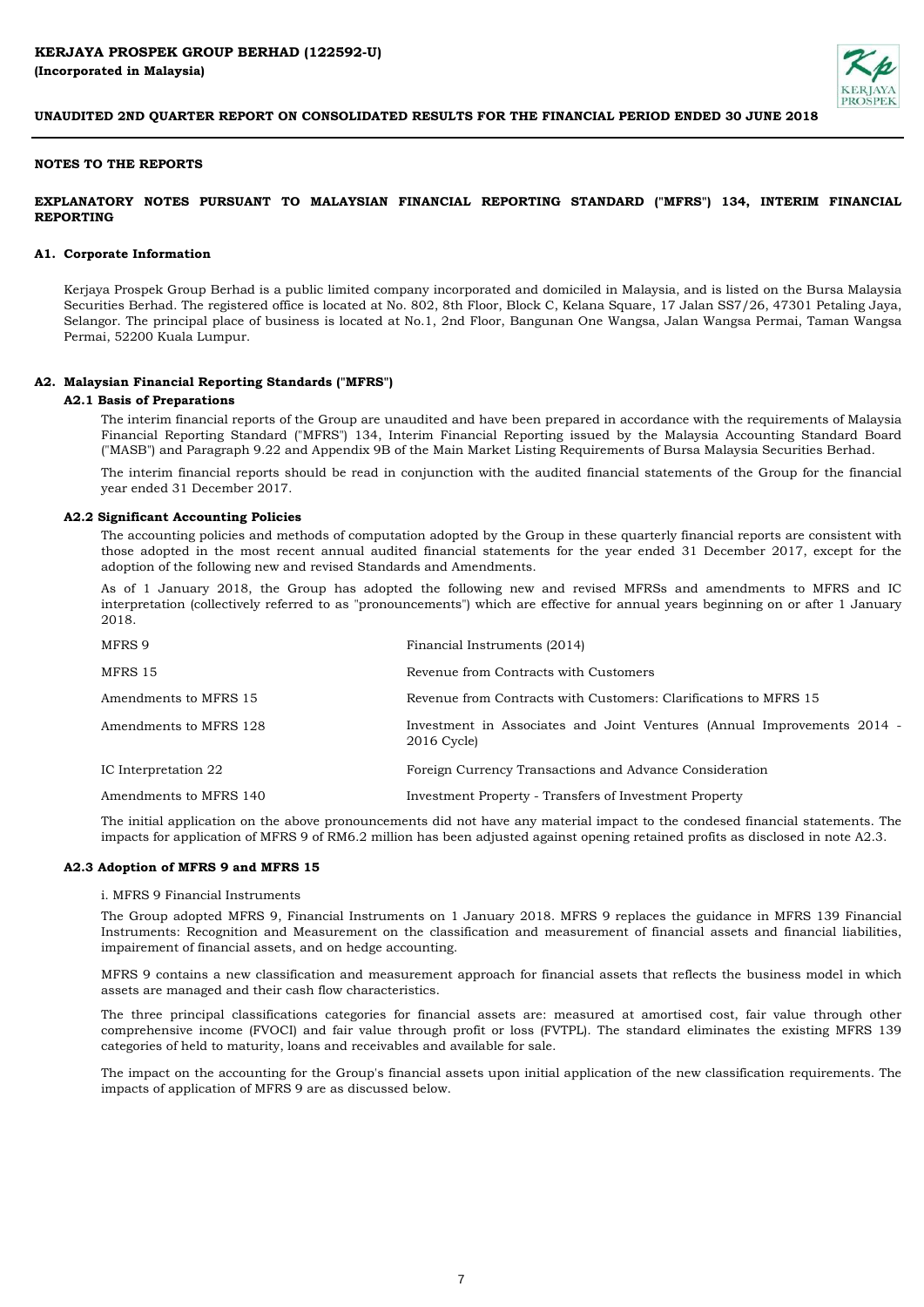

MFRS 9 also replaces the incurred loss model in MFRS 139 with a forward-looking expected credit loss (ECL) model. Under MFRS 9, loss allowances will be measured on either 12 month ECLs or Lifetime ECLs. As allowed by the transitional provision of MFRS 9, the Group elected not to restate the comparatives. Adjustments arising from the initial application of the new impairment model has been recognised in the opening balance of the retained earnings and the carrying amount of the financial assets as at 1 January 2018 as disclosed below:

|                                                   | Impact of adoption |
|---------------------------------------------------|--------------------|
|                                                   | of MFRS 9 to       |
|                                                   | opening balance at |
|                                                   | 1 January 2018     |
|                                                   | <b>In RM'000</b>   |
| <b>Non-current Assets</b>                         |                    |
| Decrease in trade receivables                     | (128)              |
| <b>Current Assets</b>                             |                    |
| Decrease in trade and other receivables           | (6, 011)           |
| Decrease in fixed deposits and quoted unit trusts | (88)               |
| Decrease in cash and bank balances                | (33)               |
| Equity                                            |                    |
| Decrease in retained profits                      | (6,260)            |
|                                                   |                    |

ii. MFRS 15 Revenue for Contracts with Customers

The Group adopted MFRS 15, Revenue from Contracts with Customers on 1 January 2018. MFRS 15 replaces the guidance in MFRS 111 Construction Contracts, MFRS 118 Revenue, IC Interpretation 13 Customer Loyalty Programmes, IC Interpretation 15, Agreements for Construction of Real Estate, IC Interpretation 18, Transfer of Assets from Customers and IC Interpretation 131, Revenue - Barter Transactions Involving Advertising Services. MFRS 15 provides a single model for accounting for revenue arising from contracts with customers, focusing on the identification and satisfaction of performance obligations.

The Group recognises revenue of each performance obligation when it transfers control of a product or service to a customer either at a point of time or over time. When revenue is recognised over time, the stage of completion for projects is measured (by reference to the cost incurred up to the reporting date as a percentage of total estimated cost or by reference to physical stage of completion. When the services rendered exceed the billings to customers, a contract asset is recognised. If the billings exceed the services rendered, a contract liability is recognised.

#### **A3. Audit Report**

The audited financial statements for the preceding financial year ended 31 December 2017 were not subject to any qualification.

#### **A4. Seasonal or Cyclical Factors**

The principal business operations of the Group are not significantly affected by any seasonal or cyclical factors.

#### **A5. Unusual Items**

There were no unusual items in the current quarter under review that affecting the assets, liabilities, equity, net income or cashflow of the Group.

#### **A6. Changes in Estimates**

There were no significant changes in estimates that have a material effect to the current quarter under review.

#### **A7. Debt and Equity Securities**

During the financial period ended 31 March 2018, the issued and paid-up share capital was increased from 564,531,382 to 1,241,968,766 by issuance of six bonus shares on every existing five ordinary shares on 27 February 2018.

Other than the above, there were no issuance or repayment of debt and equity securities, share buy-backs, share cancellations, share held as treasury shares for the Group during the current quarter and financial period under review.

#### **A8. Dividends Paid**

On 26 April 2018, the Board of Directors, pursuant to the Company's Constitution, recommended a single-tier final dividend of 0.5 sen per ordinary share in respect of the financial year ended 31 December 2017 for approval of the shareholders at the Annual General Meeting on 28 May 2018, which thereon approval granted. The total amount of RM6.21 million has been paid on 10 July 2018.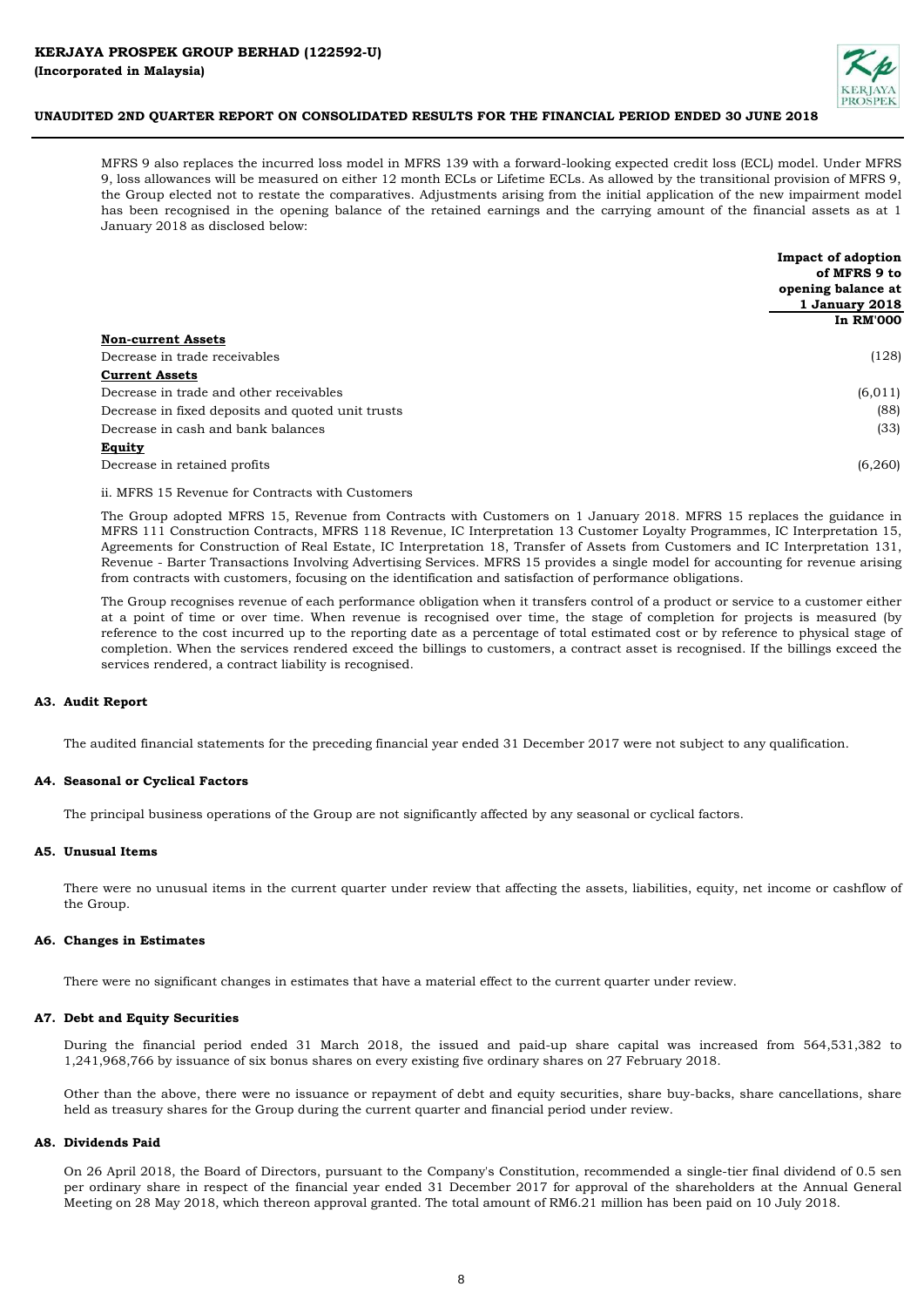

#### **A9. Segmental Information**

# **FOR THE FINANCIAL YEAR ENDED 30 JUNE 2018**

|                          |              |               | Property    |               |             |           |
|--------------------------|--------------|---------------|-------------|---------------|-------------|-----------|
|                          | Construction | Manufacturing | Development | <b>Others</b> | Elimination | Total     |
|                          | (RM'000)     | (RM'000)      | (RM'000)    | (RM'000)      | (RM'000)    | (RM'000)  |
| External Revenue         | 482,029      | 1,276         | 50,231      | ۰             |             | 533,536   |
| Inter Group Revenue      | 109,677      | 6,443         | -           | 80,000        | (196, 120)  |           |
|                          | 591,706      | 7,719         | 50,231      | 80,000        | (196, 120)  | 533,536   |
| <b>RESULTS</b>           |              |               |             |               |             |           |
| Segmental Results        | 58,719       | 2,195         | 9,597       | 81,453        | (84, 450)   | 67,514    |
| <b>OTHER INFORMATION</b> |              |               |             |               |             |           |
| Segmental Assets         | 805,066      | 112,409       | 87,513      | 759,019       | (478, 551)  | 1,285,456 |
| Segmental Liabilities    | 573,274      | 110,125       | 51,965      | 34,391        | (418, 697)  | 351,058   |

# **FOR THE FINANCIAL YEAR ENDED 30 JUNE 2017**

|                          | Construction<br>(RM'000) | Manufacturing<br>(RM'000) | Development<br>(RM'000)  | <b>Others</b><br>(RM'000) | Elimination<br>(RM'000) | Total<br>(RM'000) |
|--------------------------|--------------------------|---------------------------|--------------------------|---------------------------|-------------------------|-------------------|
|                          |                          |                           |                          |                           |                         |                   |
| External Revenue         | 437,553                  | 1,837                     | 34,031                   | $\overline{\phantom{0}}$  |                         | 473,421           |
| Inter Group Revenue      | 122,542                  | 95                        | $\overline{\phantom{m}}$ | $\overline{\phantom{a}}$  | (122, 637)              |                   |
|                          | 560,095                  | 1,932                     | 34,031                   |                           | (122, 637)              | 473,421           |
| <b>RESULTS</b>           |                          |                           |                          |                           |                         |                   |
| Segmental Results        | 65,290                   | (377)                     | 4,565                    | 8,236                     | (15,964)                | 61,750            |
| <b>OTHER INFORMATION</b> |                          |                           |                          |                           |                         |                   |
| Segmental Assets         | 742,345                  | 110,894                   | 72,609                   | 632,178                   | (436, 167)              | 1,121,860         |
| Segmental Liabilities    | 495,024                  | 113,325                   | 55,434                   | 10,050                    | (383, 484)              | 290,349           |

As the business of the Group is engaged entirely in Malaysia, no reporting by geographical location of operation is presented.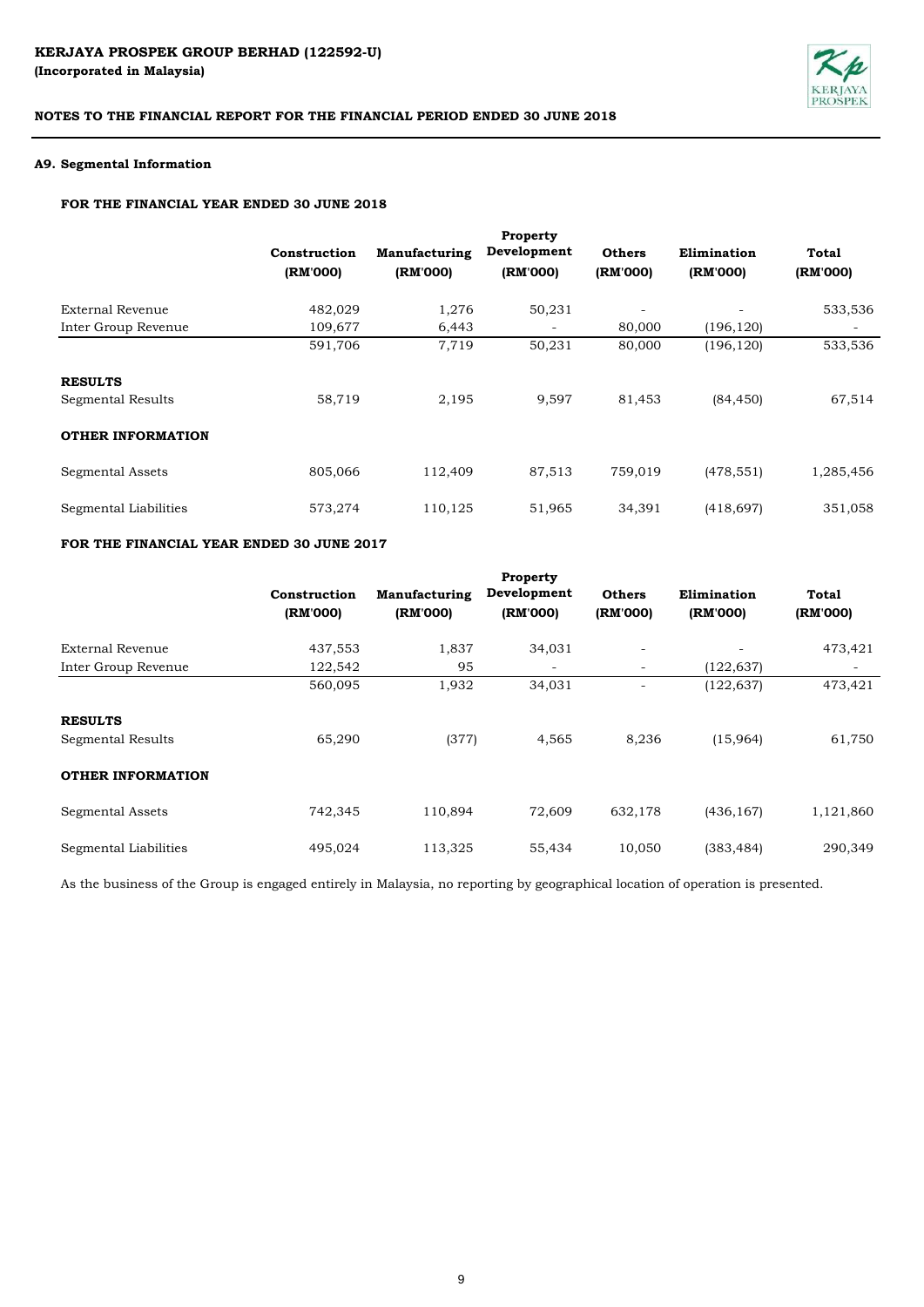

#### **A9. Segmental Information (contd.)**

For management purposes, the Group is organised into business units based on their products and services, and has four (4) reportable operating segments as follow:

(i) Construction - Main building construction works, provision of contract workmanship and other related services.

(ii) Manufacturing - Manufacture, assemble, installation and sale of light fittings, furniture, kitchen cabinetry and related products.

(iii) Property Development - Development of residential and/or commercial properties.

(iv) Others - Investment holding and others.

#### Segment performance for the financial year ended 30 June 2018 as compared to corresponding preceding year ended 30 **June 2017**

#### **(i) Construction**

The construction segment has achieved a total revenue of RM591.71 million in the current financial period representing an increase of approximately 6% as compared to its corresponding preceding financial period of RM560.10 million. Segmental profit was recorded at RM58.7 million on current financial period compare to corresponding preceding financial period of RM65.3 million. The increase in revenue was mainly due to steady progress construction work on-site. The segmental profit was slightly decrease mainly due to slightly increase in cost. The construction segment is expected to continue to deliver positive results and improve the Group's overall turnover and profitability moving forward.

#### **(ii) Manufacturing**

The revenue on manufacturing segment has increased to RM7.72 million in current financial year compared to its corresponding preceding financial year of RM1.93 million. The segmental profit has increased from loss RM0.38 million to RM2.20 million. Revenue was recognised from the progress work of projects that were secured.

#### **(iii) Property Development**

The property development division continues to recognise its revenues of RM50.23 million and a profit of RM9.60 million for the current financial year as more sales and purchase agreements were being executed on the project with higher development progress being registered for the project.

#### **(iv) Others**

Others refer to investment holding and other dormant companies. A segmental profit of RM81 million was registered mainly due to its dividend income from its subsidiary.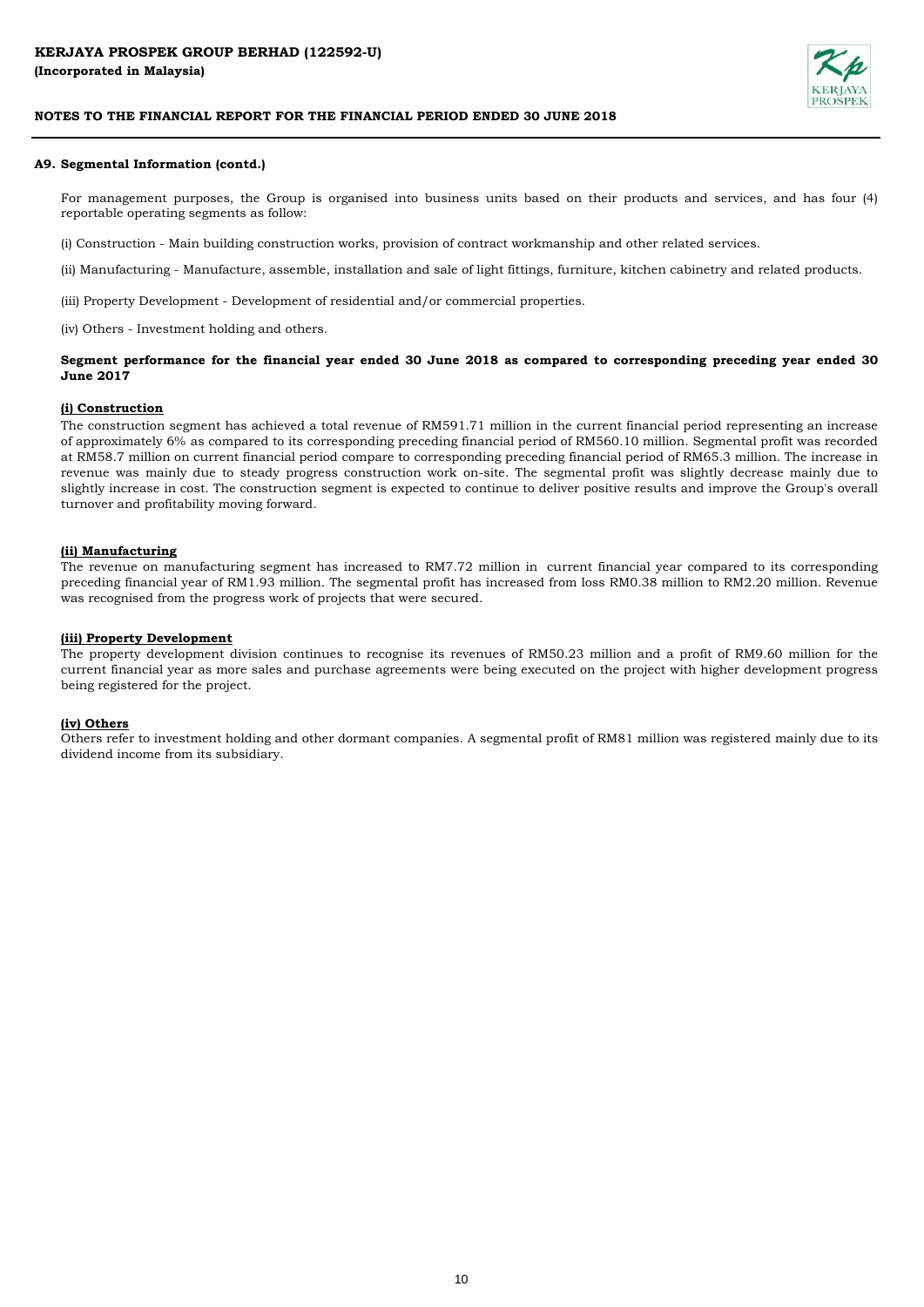

#### **A10. Profit Before Tax**

|                                                                | Individual     | Cumulative<br><b>Ouarter</b> |  |
|----------------------------------------------------------------|----------------|------------------------------|--|
|                                                                | <b>Quarter</b> |                              |  |
|                                                                | 30.06.2018     | 30.06.2018                   |  |
|                                                                | (RM'000)       | (RM'000)                     |  |
| Net fair value gain                                            | 1,053          | (1, 482)                     |  |
| Interest income                                                | (1, 334)       | (2,820)                      |  |
| Amortisation and depreciation of property, plant and equipment | 8,178          | 15,822                       |  |
| Interest expenses                                              | 56             | 85                           |  |
| Loss on disposal of property, plant and equipment              | 72             | 205                          |  |
| Written off property, plant and equipment                      | -              | 54                           |  |

#### **A11. Subsequent Events**

There were no subsequent events as at 23 August 2018, being the latest practicable date which shall not be ealier than 7 days from the date of issuance of this interim financial report.

#### **A12. Changes in Composition of the Group**

There were no changes in the composition of the Group for the current quarter and financial period under review.

#### **A13. Changes in Contingent Liabilities or Contingent Assets**

| Corporate guarantee given to banks for facilities granted to subsidiaries<br>217,089<br>Corporate guarantee given to third parties for the benefit of the Group's<br>subsidiaries<br>100,451<br>317,540 | (a) | Contingent Liabilities | Cumulative<br><b>Ouarter</b><br>30.06.2018<br>(RM'000) |
|---------------------------------------------------------------------------------------------------------------------------------------------------------------------------------------------------------|-----|------------------------|--------------------------------------------------------|
|                                                                                                                                                                                                         |     |                        |                                                        |
|                                                                                                                                                                                                         |     |                        |                                                        |
|                                                                                                                                                                                                         |     |                        |                                                        |

#### (b) Contingent Assets

As at the date of this report, there were no contingent assets.

#### **A14. Capital Commitments**

As at the date of this report, the Group has no material capital commitments.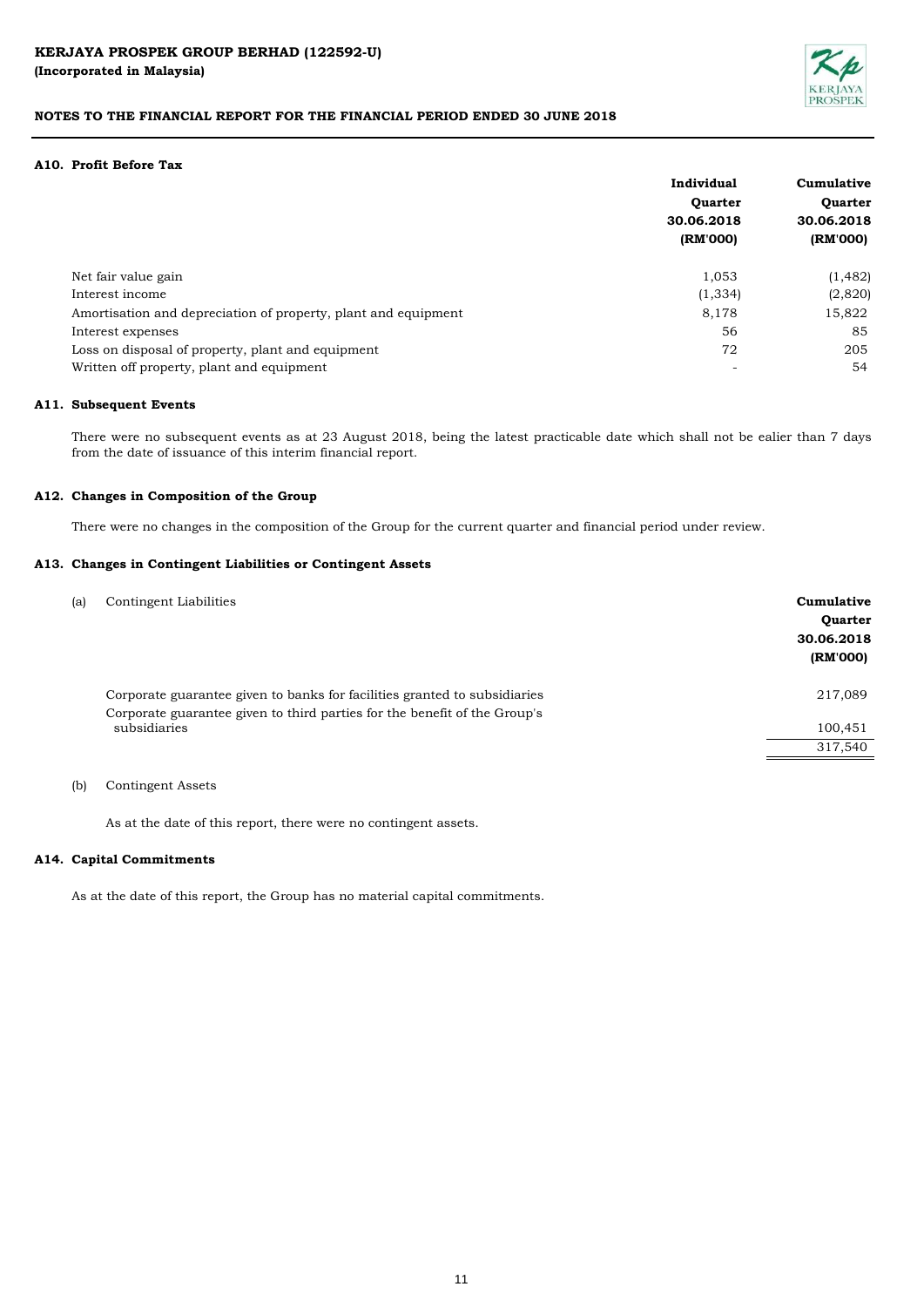

#### **ADDITIONAL INFORMATION REQUIRED BY THE LISTING REQUIREMENTS OF BURSA SECURITIES**

#### **B1. Review of Performance**

For the current financial year under review, the Group posted a revenue of RM278.40 million as compared to its corresponding preceding financial year quarter of RM240.20 million. The Profit After Tax ("PAT') in the current quarter of RM35.09 million, representing an increase of RM1.75 million from its corresponding preceding year quarter of RM33.34 million.

Overall, the increase in revenue was mainly attributed to the construction segment of the Group which currently has a substantial orderbook comprising of projects awarded by premium property developers in Malaysia. There is improvement on the manufacturing segment performance. The property development segment is also expected to contribute positively to the Group's earnings moving forward with the encouraging take up rate in the Group's property development project in Genting Permai.

#### **B2. Change in Results of Current Quarter Compared to Preceding Quarter**

|                                              |                      | Immediate            |                |
|----------------------------------------------|----------------------|----------------------|----------------|
|                                              | Current              | Preceding            |                |
|                                              | <b>Quarter ended</b> | <b>Quarter ended</b> |                |
|                                              | 30.06.2018           | 31.03.2018           | <b>Changes</b> |
|                                              | (RM'000)             | (RM'000)             | (%)            |
| Revenue                                      | 278,396              | 255,140              | 9.1%           |
| Operating Profit                             | 46,925               | 42,916               | 9.3%           |
| Profit Before Tax                            | 46,019               | 42,762               | 7.6%           |
| Profit After Tax                             | 35,087               | 32,467               | 8.1%           |
| Profit Attributable to Owners of the Company | 35,166               | 32,348               | 8.7%           |

For the current quarter, the Group recorded a revenue and PBT of RM278.40 million and RM46.02 million respectively as compared to RM255.14 million and RM42.76 million respectively in its immediate preceding quarter due to timing of delivery of works on construction segment which all on going projects were at their planned progression. On the property development segment, the maiden property project; Vista Residences, has also recorded encouranging result with a good take-up rate and higher development progress.

#### **B3. Current Year Prospects**

The Group is pleased that it has delivered growth in both revenue and profit. During the current financial quarter and period-todate ended 30 June 2018, the Group has secured a building contract worth RM357.3 million and on 5 June 2018 accepted a letter of award amounting to RM138.6 million for execution and completion of marine bridge, embankment at grade and all other associated civil engineering works for the proposed Seri Tanjung Pinang (Phase 2) Development. The Group's outstanding order book stands at RM2.88 billion as at financial period ended 30 June 2018.

On the Group's maiden project, Vista Residences has also recorded an encouraging take-up rate with its current unbilled sales of approximately RM62 million.

Moving forward, the Group aims to focus on the construction segment to be the main revenue driver of the Group.

The Group will continue to exercise vigilance and prudence in achieving its objectives whilst expanding in view of the current global and local economic environments.

Notwithstanding the Group's objective to expand its core business in construction, it will maintain the manufacturing segment as part of its integrated business objective and strategy and complete the existing property development project.

The market would be challenging but sustainable. Barring any unforeseen circumstances, the Group is cautiously optimistic on its overall businesses moving forward and will continue to sharpen it competitive edge to achieve sustainable growth in the market.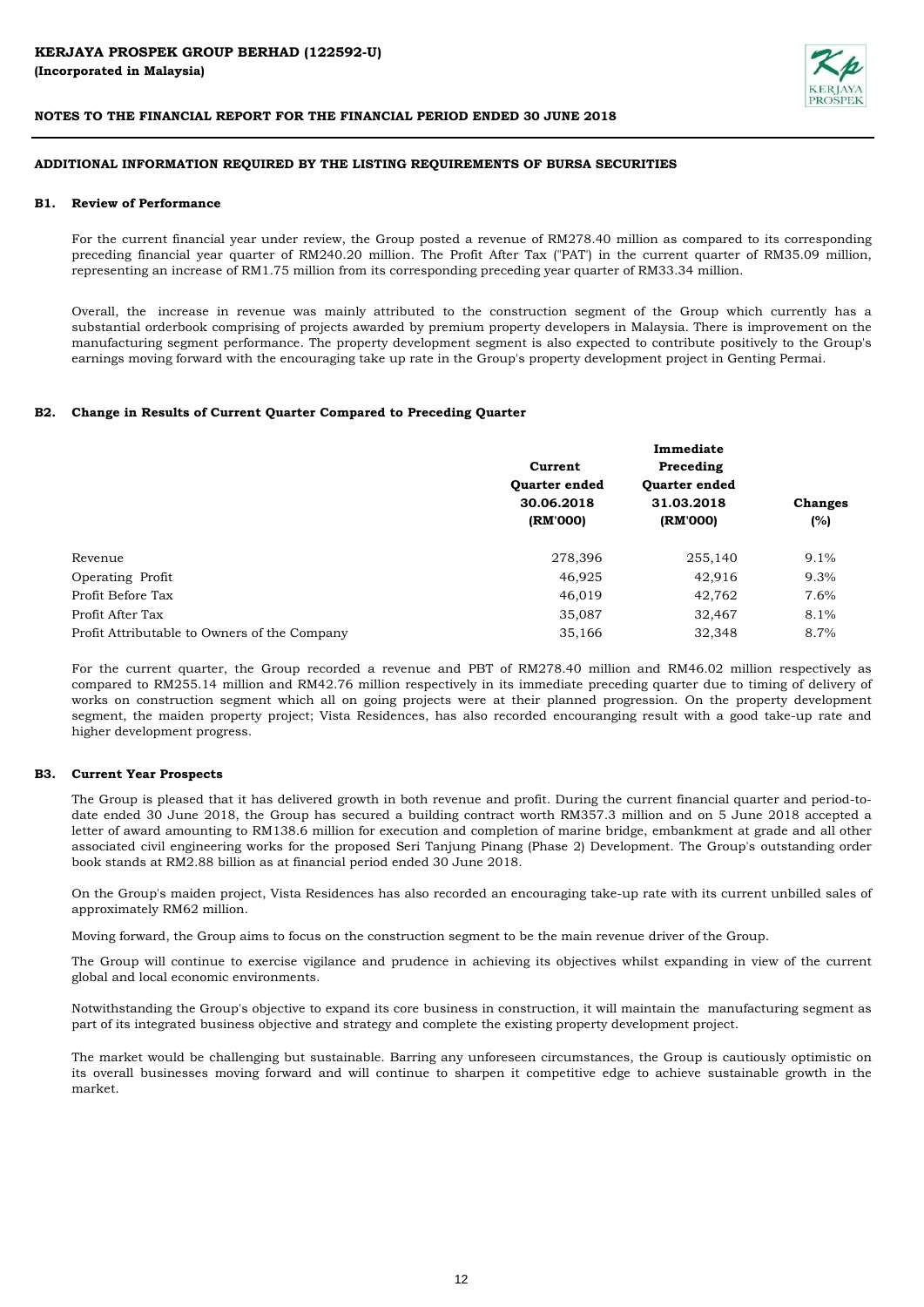**(Incorporated in Malaysia)** 



# **NOTES TO THE FINANCIAL REPORT FOR THE FINANCIAL PERIOD ENDED 30 JUNE 2018**

#### **B4. Profit Forecast**

There were no profit forecast prepared or profit guarantee made by the Group.

#### **B5. Taxation**

|                                | Individual<br>Quarter<br>30.06.2018<br>(RM'000) | Cumulative<br>Quarter<br>30.06.2018<br>(RM'000) |
|--------------------------------|-------------------------------------------------|-------------------------------------------------|
| Malaysia income tax            |                                                 |                                                 |
| - current year                 | 10,459                                          | 21,635                                          |
| - under provided in prior year | 325                                             | 1,088                                           |
|                                | 10,784                                          | 22,723                                          |
| Deferred tax                   |                                                 |                                                 |
| - current year                 | 148                                             | (1, 496)                                        |
|                                | 10,932                                          | 21,227                                          |

Effective tax rates for the current financial quarter and period-to-date ended 30 June 2018 was comparable to statutory tax rate of 24%.

#### **B6 Group Borrowings and Debt Securities**

Details of the group borrowings as at 30 June 2018 were as follows:

|                                             | Cumulative     |
|---------------------------------------------|----------------|
|                                             | <b>Quarter</b> |
|                                             | 30.06.2018     |
|                                             | (RM'000)       |
|                                             |                |
| Short term borrowings - Unsecured           |                |
| (i) Cashline facilities (denominated in RM) | 59,127         |
|                                             |                |

#### **B7. Status of Corporate Proposals**

There were no proposal annouced by the Company but pending implementation as of the date of this report.

#### **B8. Changes in Material Litigation**

There were no pending material litigations for the Group as at the date of this report.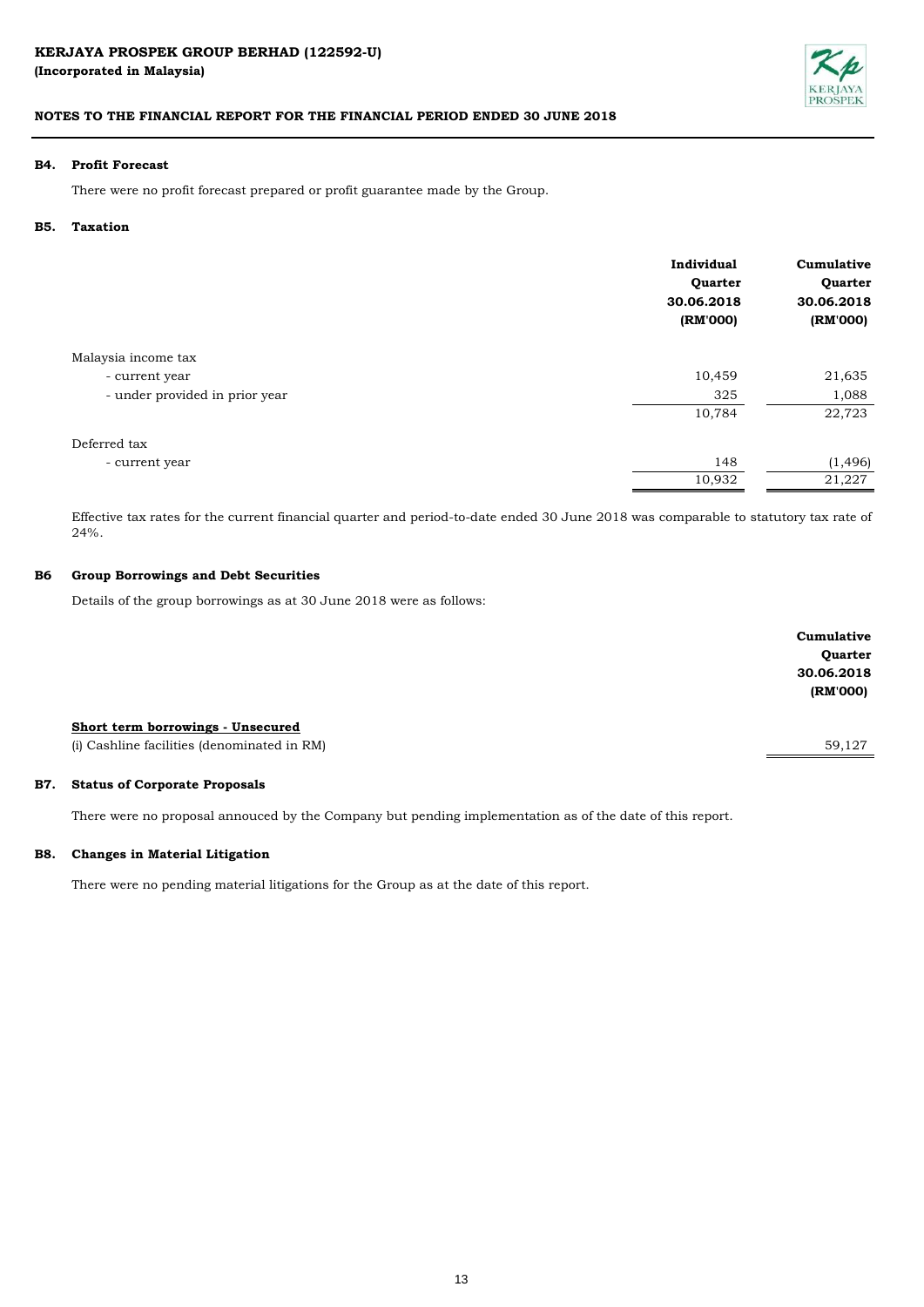

## **B9. Dividend**

Total dividend for the financial year ending 31 December 2018 and financial year ended 31 December 2017 are summarised as follow:

|                      | <b>Net Per Share</b> | <b>Net Per Share</b> |  |
|----------------------|----------------------|----------------------|--|
|                      | <b>FY2018</b>        | <b>FY2017</b>        |  |
|                      | (sen)                | (sen)                |  |
| Interim Dividend     |                      |                      |  |
| Single-tier dividend | $1.5***$             | $5.5*$               |  |
| Final Dividend       |                      |                      |  |
| Single-tier dividend | ****                 | $0.5**$              |  |

\* On 10 July 2017, the Board of Directors has approved a single-tier interim dividend of 5.5 sen per ordinary share in respect of the financial year ended 31 December 2017. The total amount of RM30.82 million has been paid on 29 August 2017.

\*\* The final dividend for financial year ended 2017 was declared based on the enlarged share capital after completion of the bonus issues of six bonus shares for every five existing ordinary shares which had completed on 27 February 2018.

On 13 April 2018, the Board of Directors proposed the single-tier final dividend of 0.5 sen per ordinary share in respect of the financial year ended 31 December 2017 and has been tabled for approval at the AGM on 28 May 2018 .

The total amount of RM6.21 million has been paid on 10 July 2018.

The Company has declared a total dividend of RM37 million which is approximately 29.7% of the profit after taxation for the financial year ended 31 December 2017 which is above the Company dividend policy of 25% of profit after taxation.

\*\*\* The Board of Directors has approved an interim dividend of 1.5 sen per ordinary share (based on the enlarged share capital after completion of the bonus issues of six bonus shares for every five existing ordinary shares on 27 February 2018) in respect of the financial year ending 31 December 2018. The approved interim dividend payable represent approximately 27.6% of profit after tax for financial period ended 30 June 2018.

The proposed entitlement date and payment date are on 2 October 2018 and 30 October 2018 respectively.

\*\*\*\* Not applicable for the current quarter under review.

#### **B10. Derivatives and Fair Value Changes of Financial Liabilities**

- (a) There were no derivaties as at the current quarter under review.
- (b) The fair value changes arising from discounting future retention sum receivables and retention sum payables to present value for the current quarter under review has been accounted accordingly. The net fair value gain for the financial period amounted to approximately RM1.48 million.